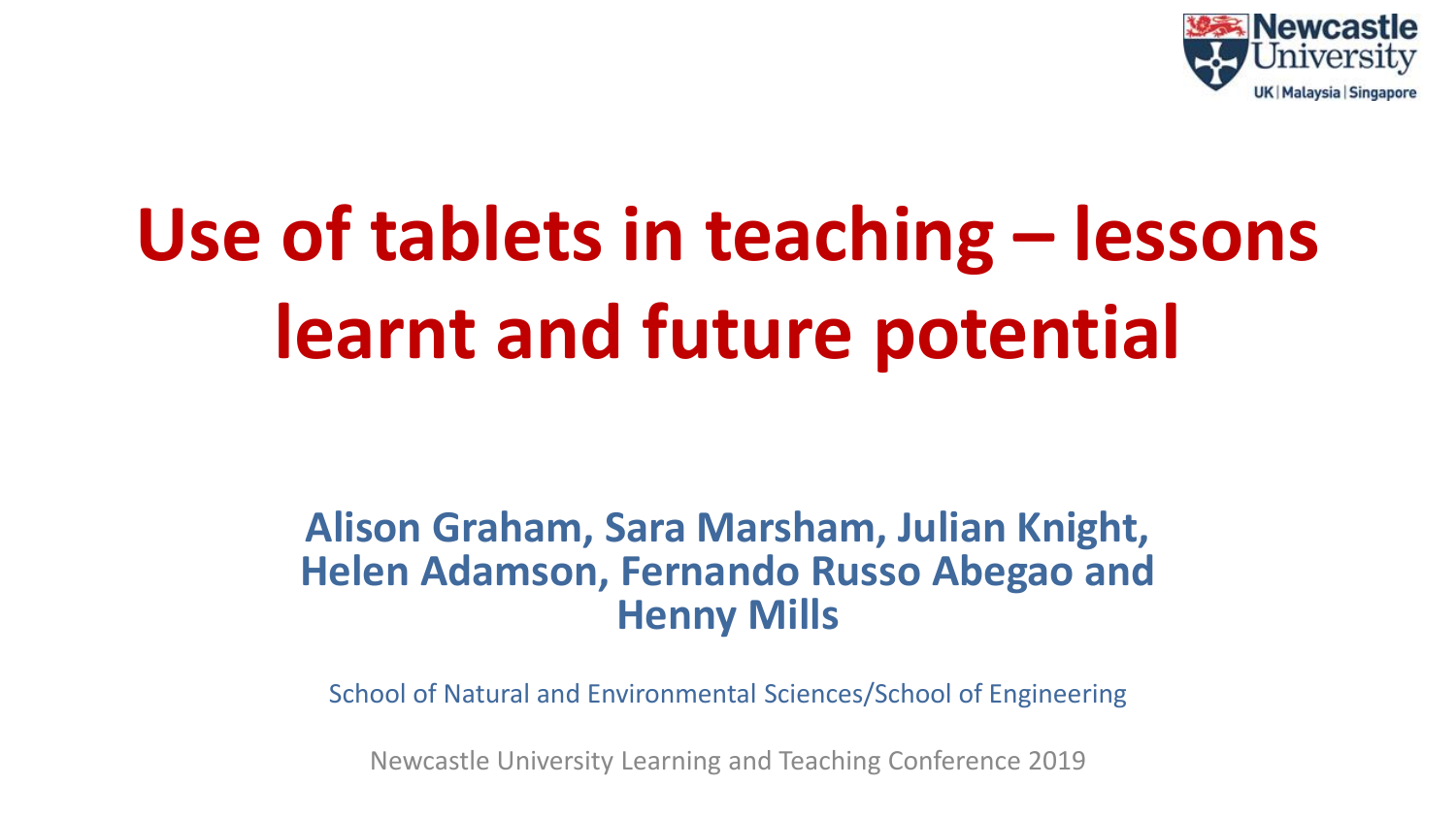# **Background**



- Schools of Natural & Environmental Sciences (SNES) and Engineering (SENG) **issued tables to all Stage 1 students in September 2018.**
- **Samsung Tab A with S Pen.**
- **Induction package.**
- **F** SNES: Tablet Innovation Group.
	- **Purpose: oversee initial implementation and, subsequently, innovation in use of tablets.**
- **Nov/Dec 2018: surveyed all Stage 1 students in both Schools on their use of tablets.**

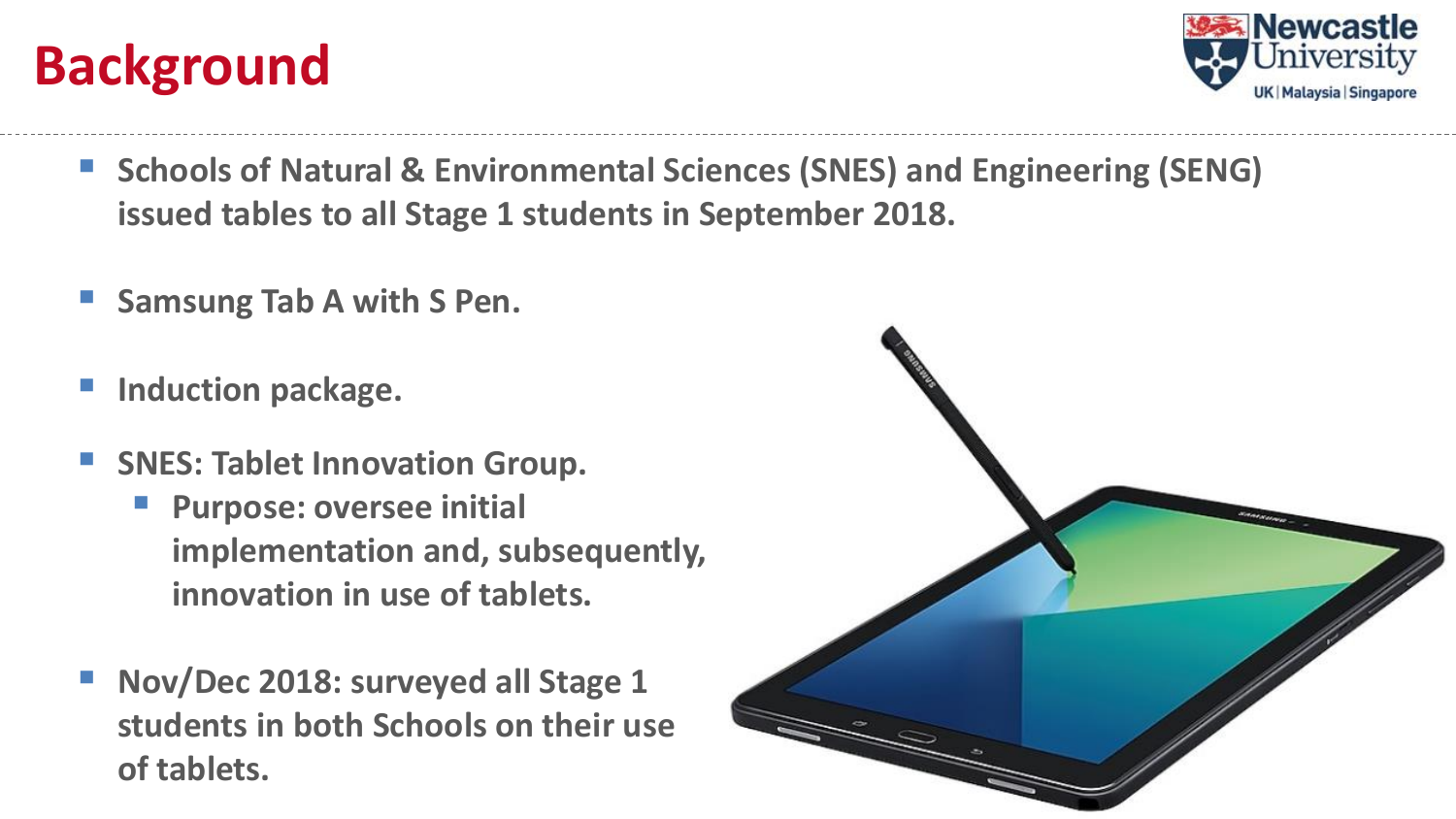# **How often do you use your tablet for academic purposes?**



**悠秀 Newcastle** University UK | Malaysia | Singapore

**BIO1010** = Biology/Zoology (**153** students registered) **MST1104** = Marine Science (**78**) **CHY1101** = Chemistry (**147**) **ACE1040** = Animal Science, Agriculture, Rural Studies, Countryside Management, Earth Science, Applied Plant Science, food Business Management, etc. (**170**)

**ENG1001** = All Stage 1 Engineering (**639**)

**CME1025** = Chemical Engineering (**143**)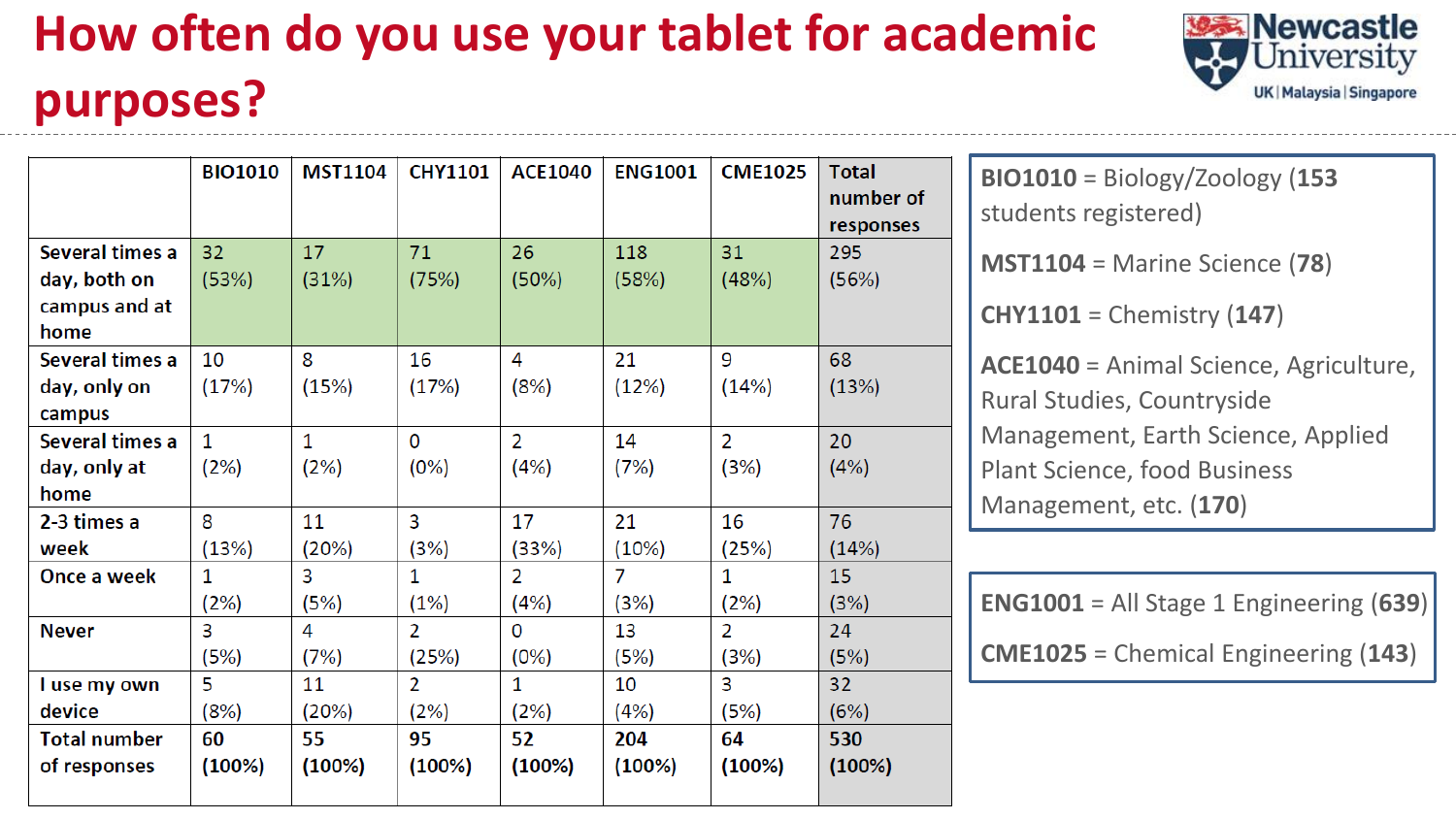# **How often do you use your tablet for academic purposes?**

|                                                  | <b>BIO1010</b>       | <b>MST1104</b>       | <b>CHY1101</b> | <b>ACE1040</b>         | <b>ENG1001</b> | <b>CME1025</b>         | <b>Total</b><br>number of<br>responses |
|--------------------------------------------------|----------------------|----------------------|----------------|------------------------|----------------|------------------------|----------------------------------------|
| Several times a<br>day, both on<br>campus and at | 32<br>(53%)          | 17<br>(31%)          | 71<br>(75%)    | 26<br>(50%)            | 118<br>(58%)   | 31<br>(48%)            | 295<br>(56%)                           |
| home                                             |                      |                      |                |                        |                |                        |                                        |
| Several times a<br>day, only on<br>campus        | 10<br>(17%)          | 8<br>(15%)           | 16<br>(17%)    | 4<br>(8%)              | 21<br>(12%)    | 9<br>(14%)             | 68<br>(13%)                            |
| Several times a<br>day, only at<br>home          | $\mathbf{1}$<br>(2%) | $\mathbf{1}$<br>(2%) | 0<br>(0%)      | $\overline{2}$<br>(4%) | 14<br>(7%)     | $\overline{2}$<br>(3%) | 20<br>(4%)                             |
| 2-3 times a                                      | 8                    | 11                   | 3              | 17                     | 21             | 16                     | 76                                     |
| week                                             | (13%)                | (20%)                | (3%)           | (33%)                  | (10%)          | (25%)                  | (14%)                                  |
| Once a week                                      | $\mathbf{1}$         | 3                    | 1              | $\overline{2}$         | $\overline{7}$ | 1                      | 15                                     |
|                                                  | (2%)                 | (5%)                 | (1%)           | (4%)                   | (3%)           | (2%)                   | (3%)                                   |
| <b>Never</b>                                     | 3                    | 4                    | $\overline{2}$ | 0                      | 13             | $\overline{2}$         | 24                                     |
|                                                  | (5%)                 | (7%)                 | (25%)          | (0%)                   | (5%)           | (3%)                   | (5%)                                   |
| I use my own                                     | 5                    | 11                   | $\overline{2}$ | $\mathbf{1}$           | 10             | 3                      | 32                                     |
| device                                           | (8%)                 | (20%)                | (2%)           | (2%)                   | (4%)           | (5%)                   | (6%)                                   |
| <b>Total number</b>                              | 60                   | 55                   | 95             | 52                     | 204            | 64                     | 530                                    |
| of responses                                     | (100%)               | (100%)               | (100%)         | (100%)                 | (100%)         | (100%)                 | (100%)                                 |

The majority of respondents use their tablets several times a day, both on campus and at home.

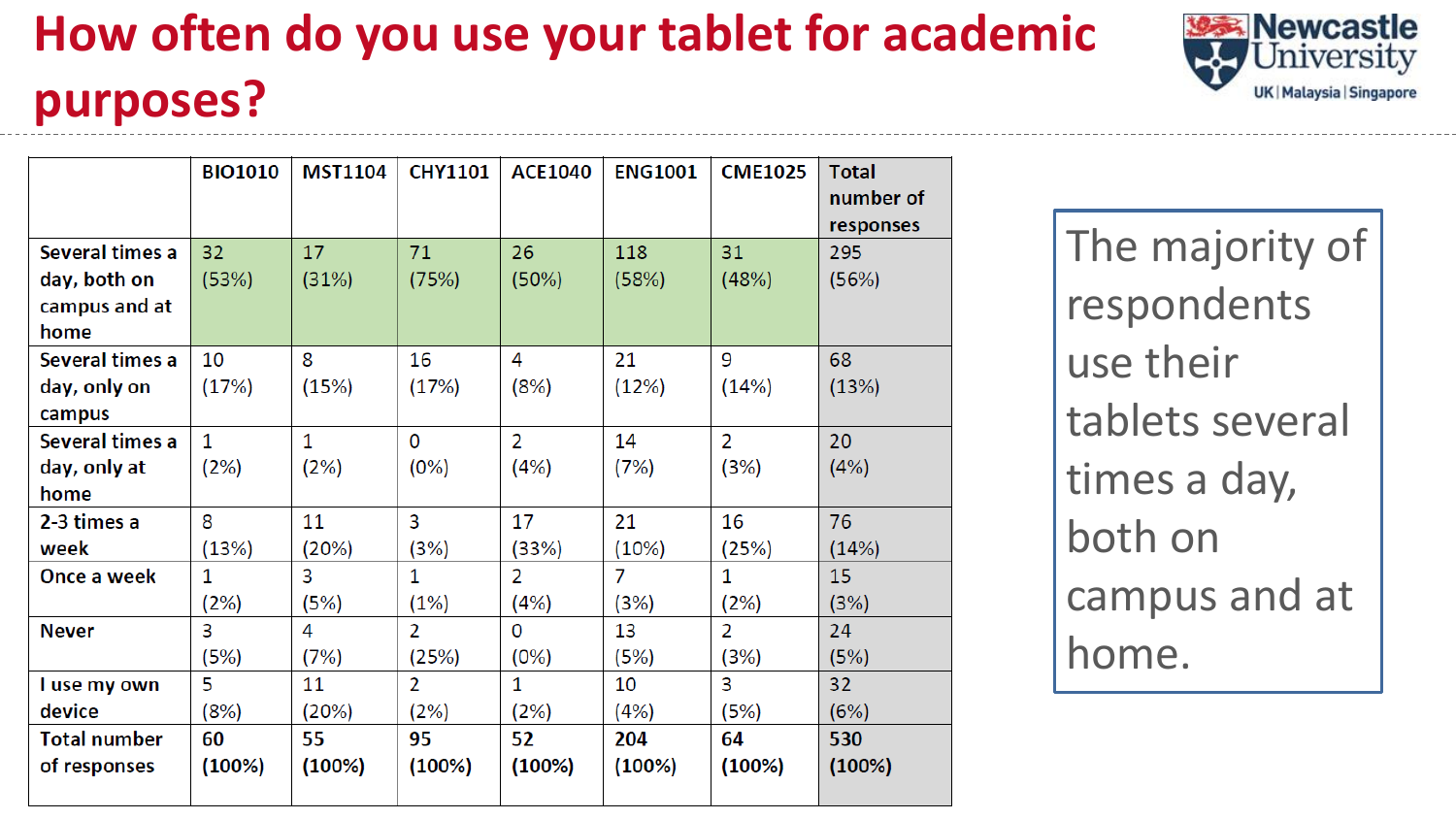### **How easy or difficult is it to do the things you want to do on your tablet?**



|                        | <b>BIO1010</b> | <b>MST1104</b> | <b>CHY1101</b> | <b>ACE1040</b> | <b>ENG1001</b> | <b>CME1025</b> | <b>Total</b> |
|------------------------|----------------|----------------|----------------|----------------|----------------|----------------|--------------|
|                        |                |                |                |                |                |                | number of    |
|                        |                |                |                |                |                |                | responses    |
| <b>Very easy</b>       | 15             | 12             | 23             | 12             | 105            | 12             | 179          |
|                        | (25%)          | (22%)          | (24%)          | (23%)          | (38%)          | (18%)          | (29%)        |
| <b>Quite easy</b>      | 15             | 16             | 45             | 17             | 92             | 24             | 209          |
|                        | (25%)          | (29%)          | (47%)          | (32%)          | (33%)          | (36%)          | (34%)        |
| <b>Sometimes</b>       | 25             | 23             | 20             | 22             | 57             | 22             | 169          |
| easy,                  | (40%)          | (42%)          | (21%)          | (42%)          | (21%)          | (33%)          | (27%)        |
| sometimes              |                |                |                |                |                |                |              |
| difficult              |                |                |                |                |                |                |              |
| <b>Quite difficult</b> | 5              | 3              | 6              | 2              | 7              | 4              | 27           |
|                        | (8%)           | (5%)           | (6%)           | (4%)           | (3%)           | (6%)           | (4%)         |
| <b>Very difficult</b>  | 1              | 1              | 1              | 0              | 14             | 4              | 21           |
|                        | (2%)           | (2%)           | (1%)           | (0%)           | (5%)           | (6%)           | (3%)         |
| <b>Total number</b>    | 60             | 55             | 95             | 66             | 275            | 66             | 617          |
| of responses           | $(100\%)$      | (100%)         | (100%)         | (100%)         | (100%)         | (100%)         | (100%)       |

The majority of respondents think that it is "very easy", "quite easy" or "sometimes easy, sometimes difficult" to do the things they want to do.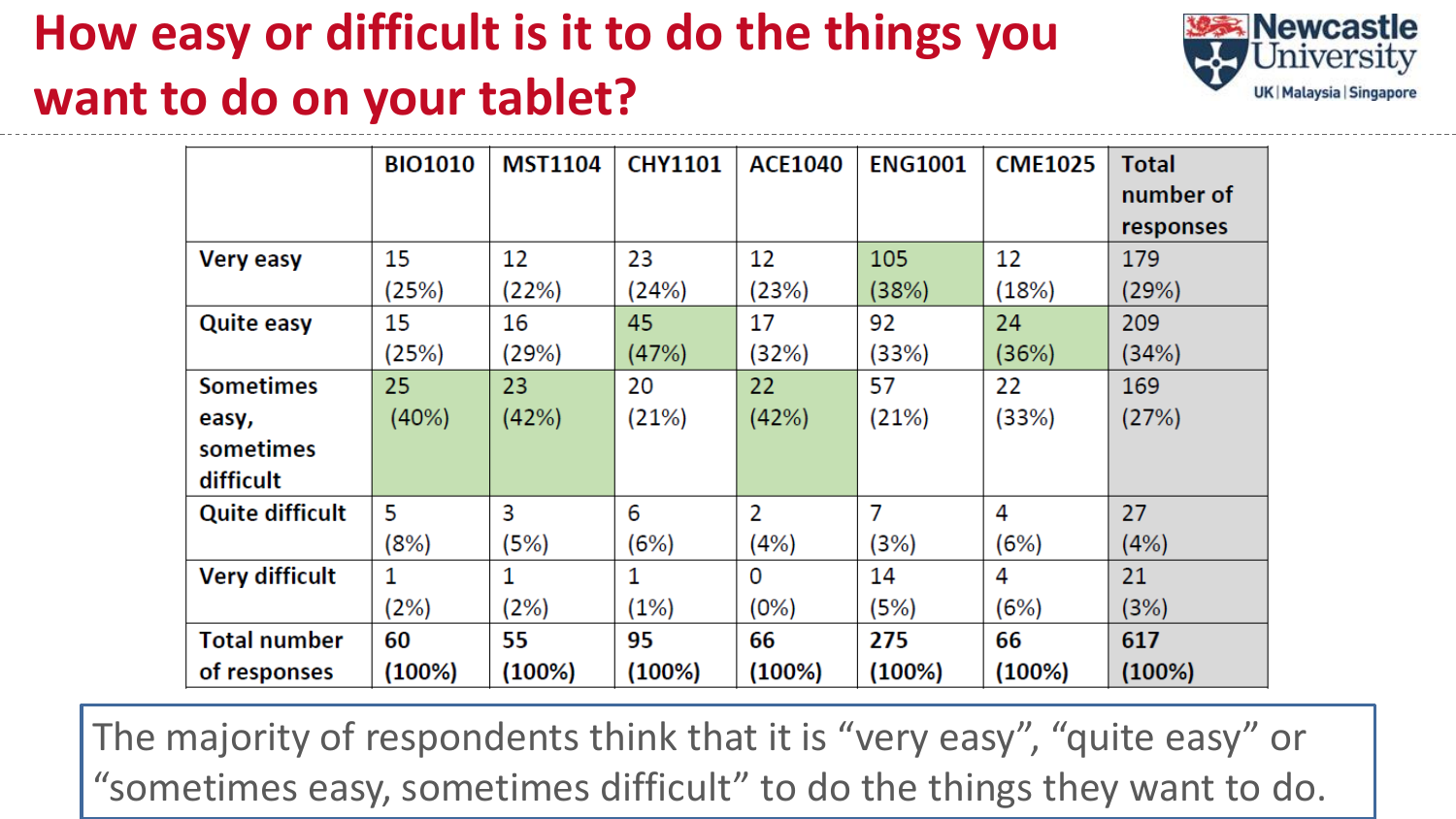# **What have you used your tablet for?**

|                         | <b>BIO1010</b> | <b>MST1104</b> | <b>CHY1101</b> | <b>ACE1040</b> | <b>ENG1001</b> | <b>CME1025</b> | <b>Total</b> |
|-------------------------|----------------|----------------|----------------|----------------|----------------|----------------|--------------|
|                         |                |                |                |                |                |                | number of    |
|                         |                |                |                |                |                |                | responses    |
| <b>Accessing</b>        | 52             | 35             | 71             | 38             | 243            | 55             | 494          |
| <b>University email</b> | (14%)          | (12%)          | (13%)          | (15%)          | (13%)          | (14%)          | (14%)        |
| <b>Accessing</b>        | 25             | 15             | 28             | 12             | 145            | 27             | 252          |
| personal email          | (7%)           | (5%)           | (5%)           | (5%)           | (8%)           | (7%)           | (7%)         |
| <b>Accessing</b>        | 61             | 51             | 93             | 52             | 273            | 65             | 595          |
| lecture slides          | (17%)          | (18%)          | (17%)          | (21%)          | (15%)          | (17%)          | (16%)        |
| <b>Taking notes in</b>  | 42             | 27             | 89             | 30             | 201            | 49             | 438          |
| <b>lectures</b>         | (12%)          | (10%)          | (17%)          | (12%)          | (11%)          | (13%)          | (12%)        |
| <b>Accessing the</b>    | 32             | 20             | 43             | 26             | 166            | 36             | 323          |
| <b>NU</b> website or    | (9%)           | (7%)           | (8%)           | (10%)          | (9%)           | (9%)           | (9%)         |
| app                     |                |                |                |                |                |                |              |
| <b>Accessing</b>        | 14             | 9              | 12             | 12             | 92             | 19             | 158          |
| <b>Library</b>          | (4% )          | (3%)           | (2%)           | (5%)           | (5%)           | (5%)           | (4% )        |
| catalogue/my            |                |                |                |                |                |                |              |
| <b>Library account</b>  |                |                |                |                |                |                |              |
| <b>Accessing</b>        | 57             | 46             | 94             | 45             | 278            | 67             | 587          |
| <b>Blackboard</b>       | (16%)          | (16%)          | (18%)          | (18%)          | (15%)          | (17%)          | (16%)        |
| <b>Accessing</b>        | 35             | 32             | 73             | 23             | 211            | 41             | 415          |
| <b>ReCap</b>            | (10%)          | (11%)          | (14%)          | (9%)           | (11%)          | (11%)          | (11%)        |
| <b>Used in</b>          | 23             | 27             | 10             | 5              | 108            | 9              | 182          |
| practicals or           | (6%)           | (10%)          | (2%)           | (2%)           | (6%)           | (2%)           | (5%)         |
| field work              |                |                |                |                |                |                |              |
| <b>Accessing social</b> | 18             | 21             | 23             | 8              | 124            | 15             | 209          |
| media                   | (5%)           | (7%)           | (4%)           | (3%)           | (7%)*          | (4%)           | (6%)         |
| <b>Total number of</b>  | 359            | 283            | 536            | 251            | 1841           | 383            | 3653         |
| responses               | (100%)         | (100%)         | (100%)         | (100%)         | (100%)         | (100%)         | (100%)       |

Common responses:

**R** Newcastle

Iniversity

UK | Malaysia | Singapore

- accessing Blackboard
- accessing lecture slides
- accessing University email
- taking notes in lectures
- accessing ReCap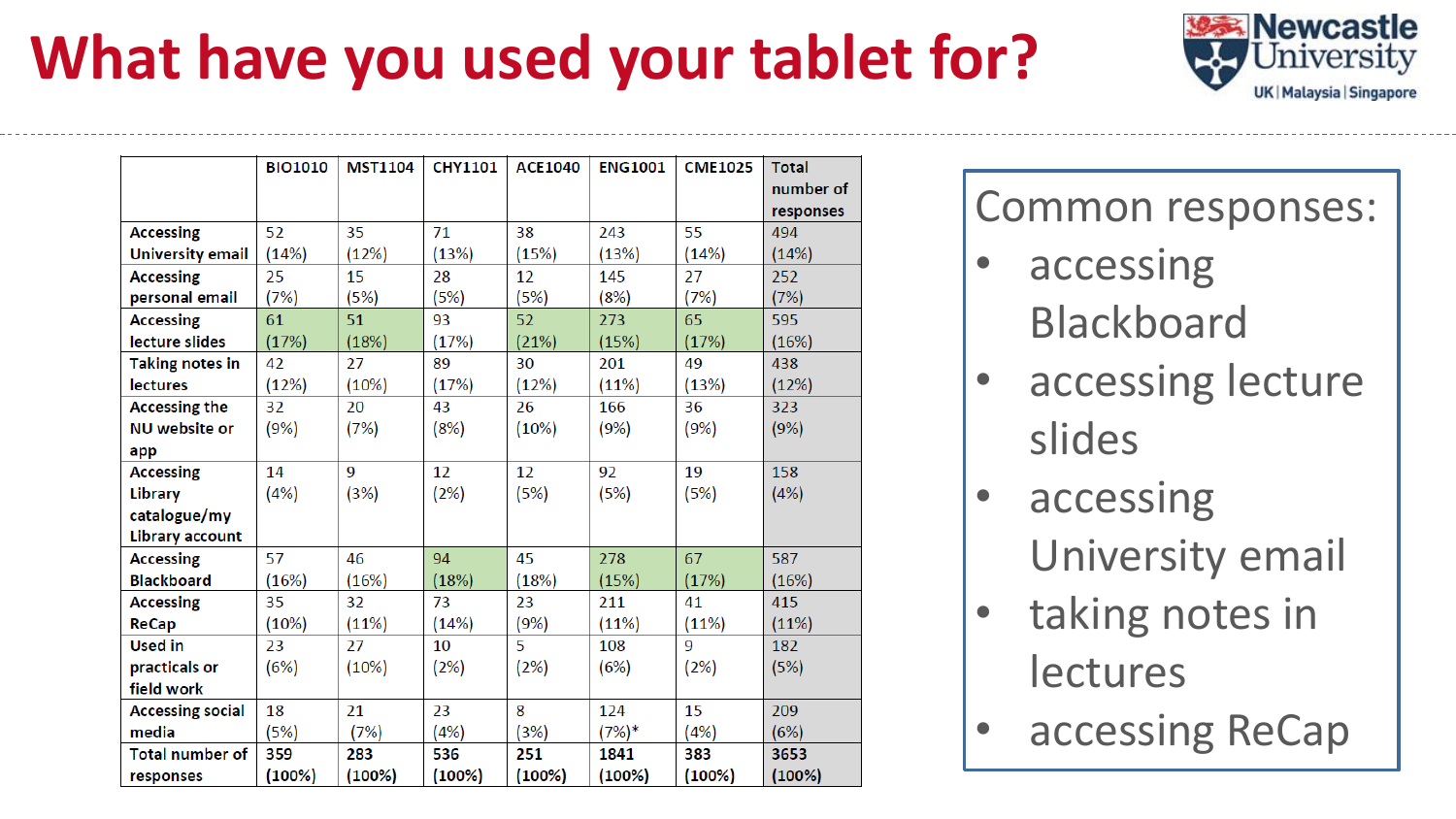# **Which of the following applies most to your use of the tablet in lectures?**



|                         | <b>BIO1010</b> | <b>MST1104</b> | <b>CHY1101</b> | <b>ACE1040</b> | <b>ENG1001</b> | <b>CME1025</b> | <b>Total</b><br>number of |
|-------------------------|----------------|----------------|----------------|----------------|----------------|----------------|---------------------------|
|                         |                |                |                |                |                |                | responses                 |
| <b>View material</b>    | 17             | 19             | 6              | 30             | 108            | 29             | 209                       |
| in lectures,            | (28%)          | (34%)          | (6%)           | (52%)          | (38%)          | (43%)          | (34%)                     |
| write notes on<br>paper |                |                |                |                |                |                |                           |
| <b>View material</b>    | 5              | $\overline{2}$ | $\overline{3}$ | 6              | 4              | $\overline{2}$ | 22                        |
| in lectures,            | (8%)           | (4% )          | (3%)           | (10%)          | (1%)           | (3%)           | (4%)                      |
| make notes              |                |                |                |                |                |                |                           |
| with the on-            |                |                |                |                |                |                |                           |
| screen                  |                |                |                |                |                |                |                           |
| keyboard                |                |                |                |                |                |                |                           |
| <b>View material</b>    | 4              | $\overline{2}$ | $\mathbf{1}$   | 3              | $\overline{2}$ | $\mathbf{1}$   | 13                        |
| in lectures,            | (7%)           | (4%)           | (1%)           | (5%)           | (1%)           | (1%)           | (2%)                      |
| make notes              |                |                |                |                |                |                |                           |
| using an                |                |                |                |                |                |                |                           |
| external                |                |                |                |                |                |                |                           |
| keyboard                |                |                |                |                |                |                |                           |
| <b>View material</b>    | 23             | 15             | 81             | 13             | 133            | 27             | 292                       |
| in lectures,            | (38%)          | (27%)          | (85%)          | (22%)          | (47%)          | (40%)          | (47%)                     |
| make notes              |                |                |                |                |                |                |                           |
| with the stylus         |                |                |                |                |                |                |                           |
| I haven't been          | 12             | 18             | 4              | 6              | 39             | 8              | 87                        |
| using my tablet         | (20%)          | (32%)          | (4%)           | (10%)          | (14%)          | (12%)          | (14%)                     |
| in lectures             |                |                |                |                |                |                |                           |
| <b>Total number</b>     | 61             | 56             | 95             | 58             | 286            | 67             | 623                       |
| of responses            | (100%)         | (100%)         | (100%)         | (100%)         | (100%)         | (100%)         | (100%)                    |

The majority of respondents view material on their tablets and then either take notes on paper or take notes using the stylus.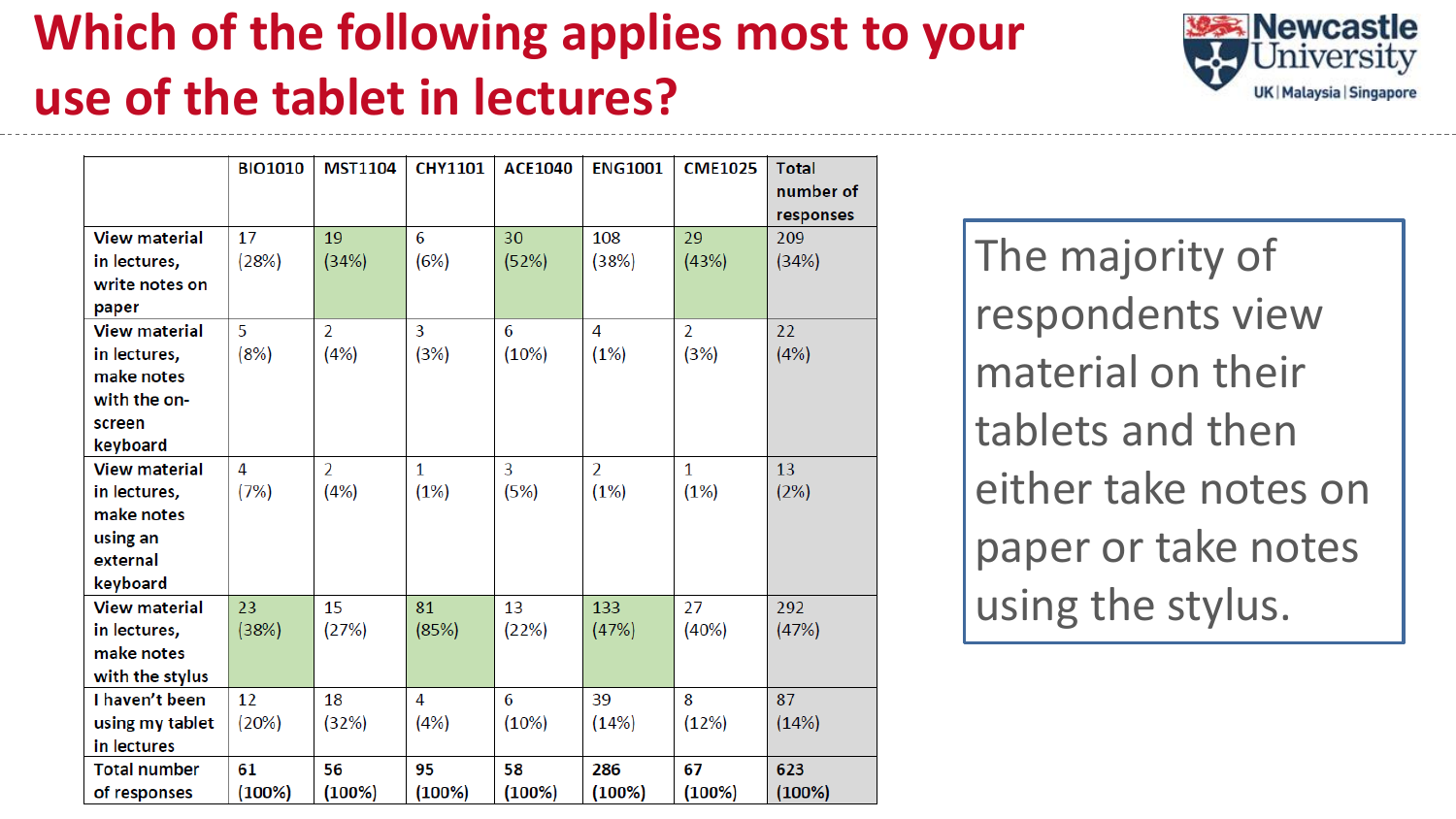# **If you haven't been using your tablet in lectures, what is the main reason for that?**



- **Prefer to use laptop/easier to use laptop (often due to keyboard, easier to have multiple tabs or windows open).**
- **Prefer to make notes on paper/handwrite.**
- **Problems accessing Blackboard (to get slides)/problems saving notes reliably/WiFi problems.**
- **Limited space available on desk.**
- Use own tablet/phone.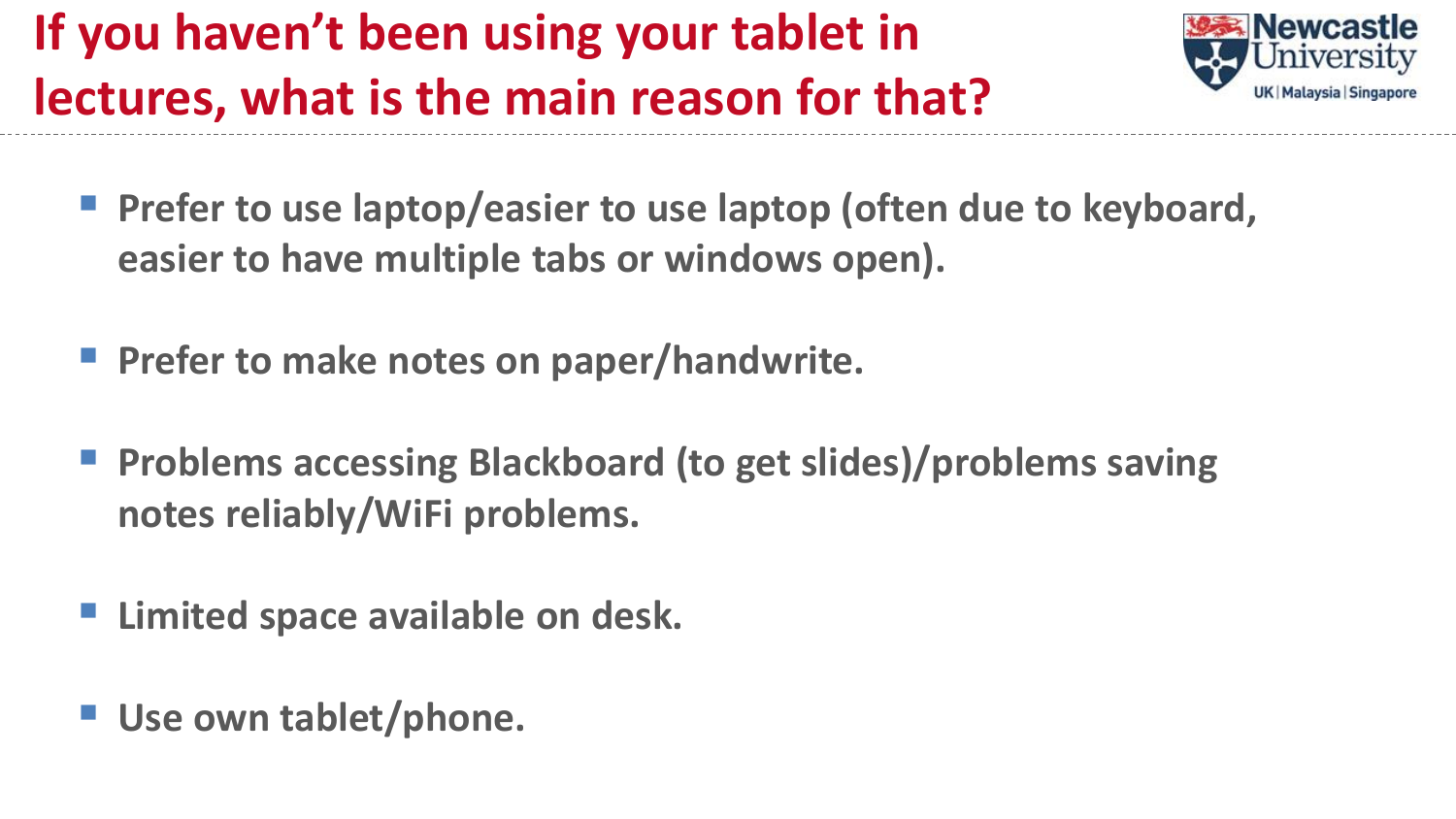#### **If you have been using your tablet in lectures, what app/software have you been using to take notes?**



- **OneNote**
- **Samsung Note (used with/ without stylus)**
- **PowerPoint (including using stylus with Screen Write function)**
- **Adobe Acrobat**
- **Write on PDF**
- **F** Screenwrite
- **Word (including using stylus with drawing tab)**
- **Word (including using stylus with drawing tab)**
- **Autodesk Sketchbook (for diagrams)**
- **Squid**
- **Adobe Illustrator**
- **Pen and Paper**
- **PaperNote**
- **Notebook**
- **Drawboard**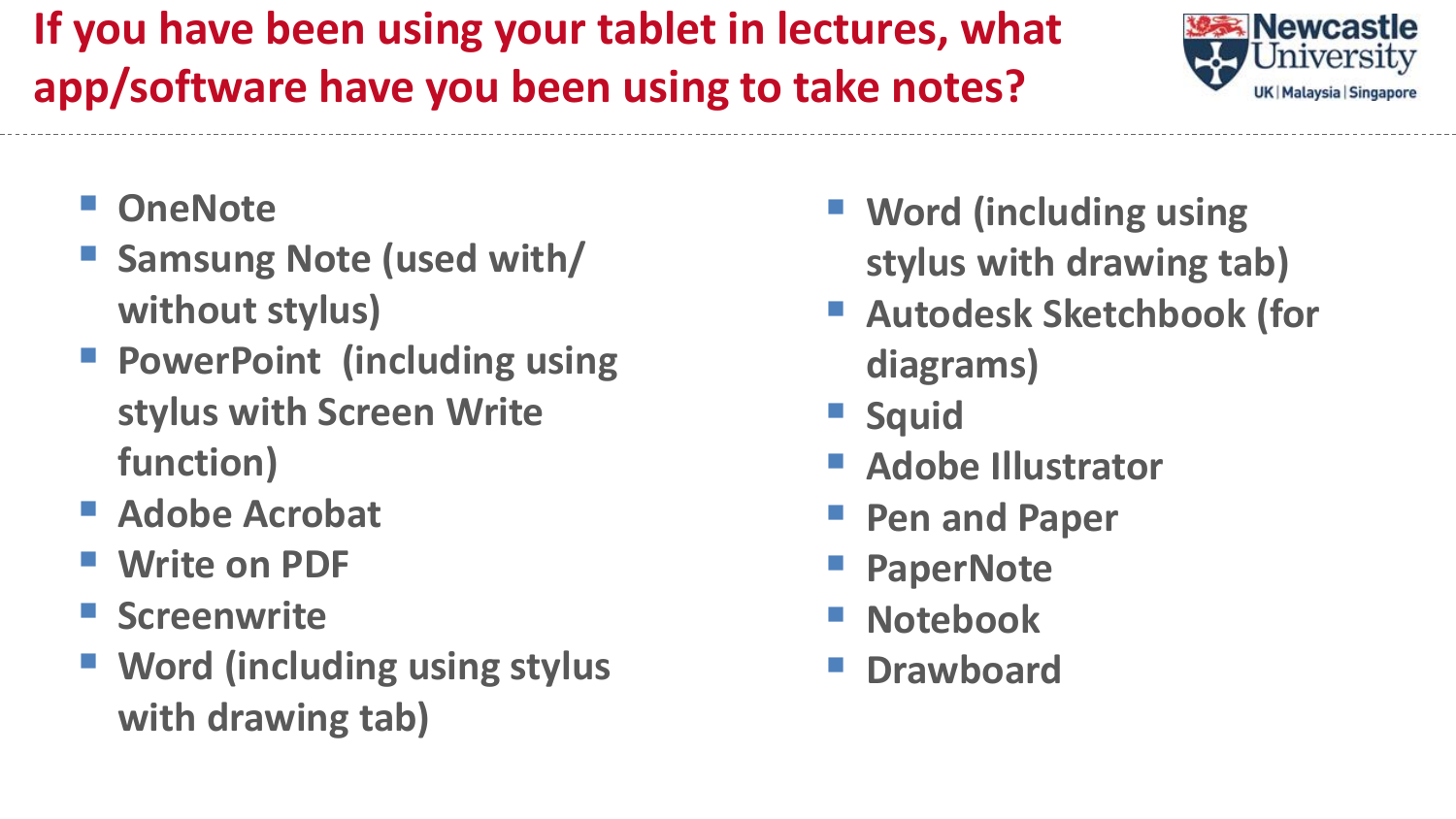# **Have you found the stylus useful?**



|                     | <b>BIO1010</b> | <b>MST1104</b> | <b>CHY1101</b> | <b>ACE1040</b> | <b>ENG1001</b> | <b>CME1025</b> | <b>Total number</b> |
|---------------------|----------------|----------------|----------------|----------------|----------------|----------------|---------------------|
|                     |                |                |                |                |                |                | of responses        |
| Yes                 | 46             | 30             | 85             | 37             | 248            | 43             | 489                 |
|                     | (75%)          | (60%)          | (91%)          | (66%)          | (86%)          | (93%)          | (82%)               |
| No                  | 9              | 14             | 6              | 15             | 21             | 2              | 67                  |
|                     | (15%)          | (28%)          | (6%)           | (27%)          | (7%)           | (4%)           | (11%)               |
| Don't know          | 6              | 6              | 2              | 4              | 19             |                | 38                  |
|                     | (10%)          | (12%)          | (2%)           | (7%)           | $7\%$          | (2%)           | (6%)                |
| <b>Total number</b> | 61             | 50             | 93             | 56             | 288            | 46             | 594                 |
| of responses        | (100%)         | (100%)         | (100%)         | (100%)         | (100%)         | (100%)         | (100%)              |

The majority of respondents have found the stylus useful.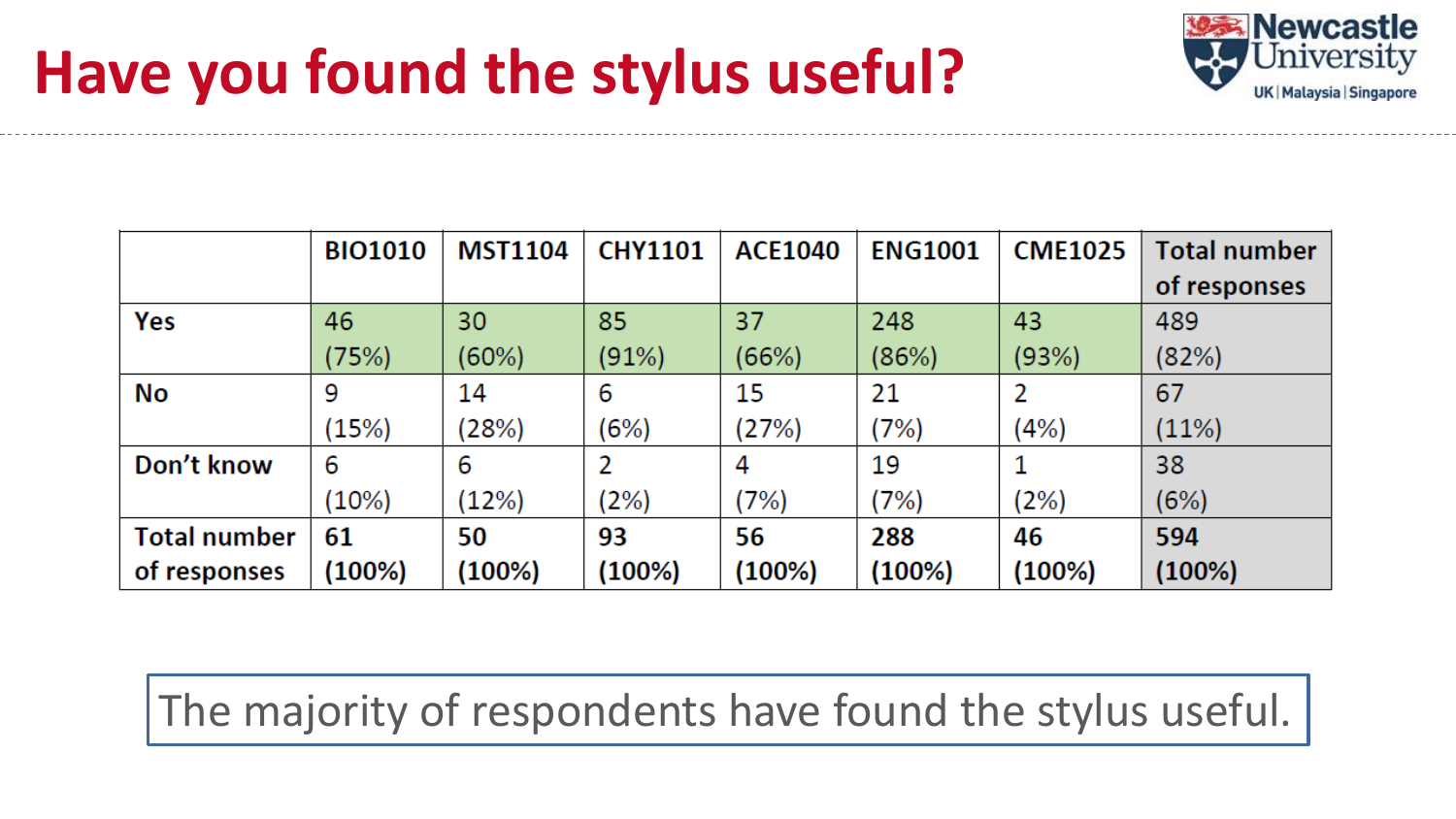# **Have you encountered difficulties with any of the following?**

|                             | <b>BIO</b>     | <b>MST</b> | <b>CHY</b> | <b>ACE</b> | <b>ENG</b> | <b>CME</b> | <b>Total number</b> |
|-----------------------------|----------------|------------|------------|------------|------------|------------|---------------------|
|                             | 1010           | 1104       | 1101       | 1040       | 1001       | 1025       | of responses        |
| Wi-Fi stability in          | 44             | 32         | 76         | 34         | 182        | 31         | 399                 |
| teaching rooms              | (22%)          | (20%)      | (29%)      | (23%)      | (31%)      | (18%)      | (26%)               |
|                             |                |            |            |            |            |            |                     |
| Wi-Fi stability in          | 14             | 18         | 28         | 23         | 117        | 24         | 224                 |
| <b>University</b>           | (7%)           | (11%)      | (11%)      | (16%)      | (20%)      | (14%)      | (15%)               |
| accommodation               |                |            |            |            |            |            |                     |
| <b>Taking notes</b>         | 14             | 17         | 16         | 9          | 37         | 20         | 113                 |
|                             | (7%)           | (11%)      | (6%)       | (6%)       | (6%)       | (12%)      | (7%)                |
| <b>Accessing Blackboard</b> | 20             | 9          | 18         | 3          | 17         | 10         | 77                  |
|                             | (10%)          | (6%)       | (7%)       | (2%)       | (3%)       | (6%)       | (5%)                |
| <b>Accessing timetable</b>  | 8              | 4          | 10         | 4          | 16         | 12         | 54                  |
|                             | (4%)           | (2%)       | (4%)       | (3%)       | (3%)       | (7%)       | (4%)                |
| <b>Downloading</b>          | 25             | 14         | 35         | 14         | 30         | 8          | 126                 |
| handouts                    | (13%)          | (9%)       | (13%)      | (10%)      | (5%)       | (5%)       | (8%)                |
| <b>Saving files</b>         | 18             | 21         | 41         | 18         | 65         | 23         | 186                 |
|                             | (9%)           | (13%)      | (15%)      | (12%)      | (11%)      | (13%)      | (12%)               |
| Lack of an external         | 37             | 27         | 15         | 27         | 39         | 21         | 166                 |
| keyboard                    | (19%)          | (17%)      | (6%)       | (18%)      | (7%)       | (12%)      | (11%)               |
| <b>Understanding how it</b> | 10             | 9          | 11         | 10         | 43         | 10         | 93                  |
| works                       | (5%)           | (6%)       | (4%)       | (7%)       | (7%)       | (6%)       | (6%)                |
| <b>Battery life</b>         | $\overline{7}$ | 10         | 16         | 4          | 49         | 12         | 98                  |
|                             | (4% )          | (6%)       | (6%)       | (3%)       | (8%)       | (7%)       | (6%)                |
| <b>Total number of</b>      | 197            | 161        | 266        | 146        | 595        | 171        | 1536                |
| responses                   | (100%)         | (100%)     | (100%)     | (100%)     | (100%)     | (100%)     | (100%)              |

**R** Newcastle Jniversity UK | Malaysia | Singapore

Common responses:

- Wi-Fi stability in teaching rooms
- Wi-Fi stability in **University** accommodation
- saving files
- lack of an external keyboard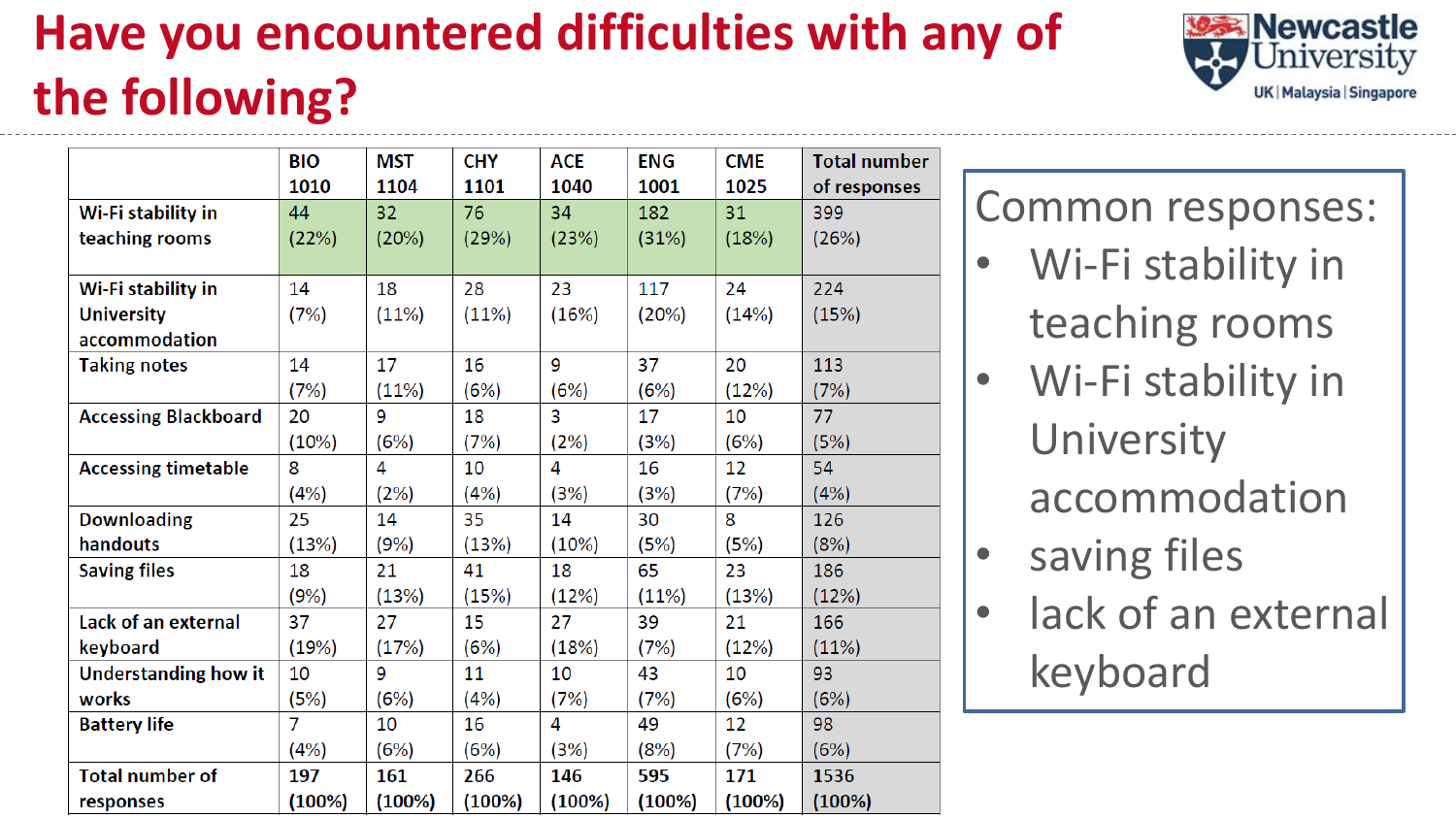# **What is the best thing you've learnt to do on your tablet (the "game changer")?**



- **Downloading/saving locally to avoid Wi-Fi problems.**
- **Writing on PowerPoint.**
- **Splitting the screen.**
- **Taking notes (drawing and writing) using stylus; convert stylus handwriting to text; use of handwriting keyboard.**
- **Useful to keep all notes together.**
- **Listen to ReCap one device and take notes on another.**
- **Learning how to erase annotations.**
- **Ability to sync notes taken on different devices.**
- **Using an external keyboard.**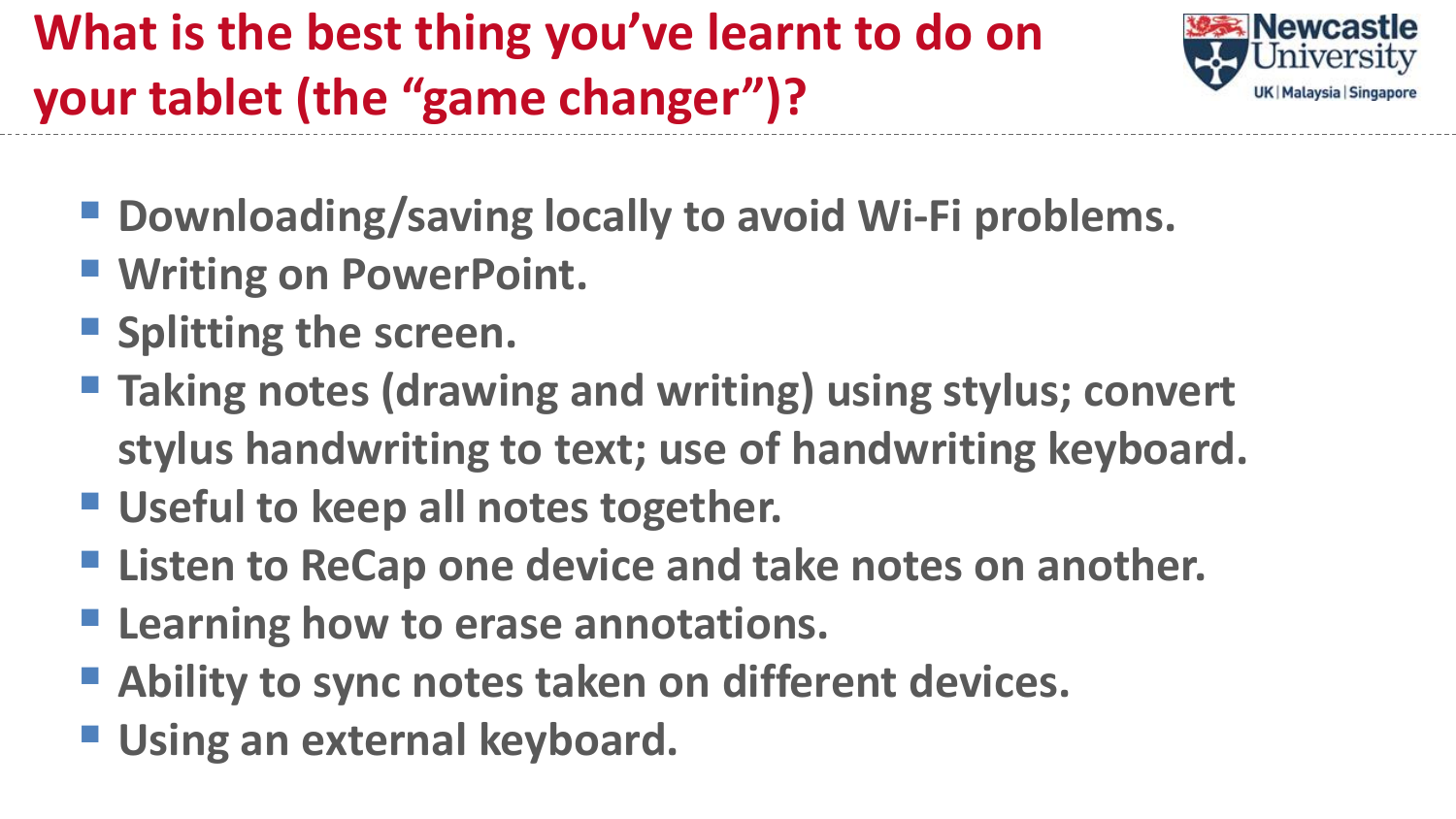# **I think the tablet is benefitting my student experience.**



|                     | <b>BIO1010</b> | <b>MST1104</b> | <b>CHY1101</b> | <b>ACE1040</b> | <b>ENG1001</b> | <b>CME1025</b> | <b>Total number</b> |
|---------------------|----------------|----------------|----------------|----------------|----------------|----------------|---------------------|
|                     |                |                |                |                |                |                | of responses        |
| Yes                 | 46             | 37             | 68             | 44             | 228            | 41             | 464                 |
|                     | (77%)          | (74%)          | (81%)          | (88%)          | (83%)          | (75%)          | (81%)               |
| No                  | 10             | 11             | 8              | 4              | 23             | 6              | 62                  |
|                     | (17%)          | (22%)          | (10%)          | (8%)           | (8%)           | (11%)          | (11%)               |
| Not sure            | 4              |                | 8              | 2              | 24             | 8              | 48                  |
|                     | (7%)           | (4%)           | (10%)          | (4%)           | (9%)           | (15%)          | (8%)                |
| <b>Total number</b> | 60             | 50             | 84             | 50             | 275            | 55             | 574                 |
| of responses        | $(100\%)$      | (100%)         | (100%)         | (100%)         | (100%)         | $(100\%)$      | (100%)              |

The majority of respondents think their tablet is benefitting their student experience.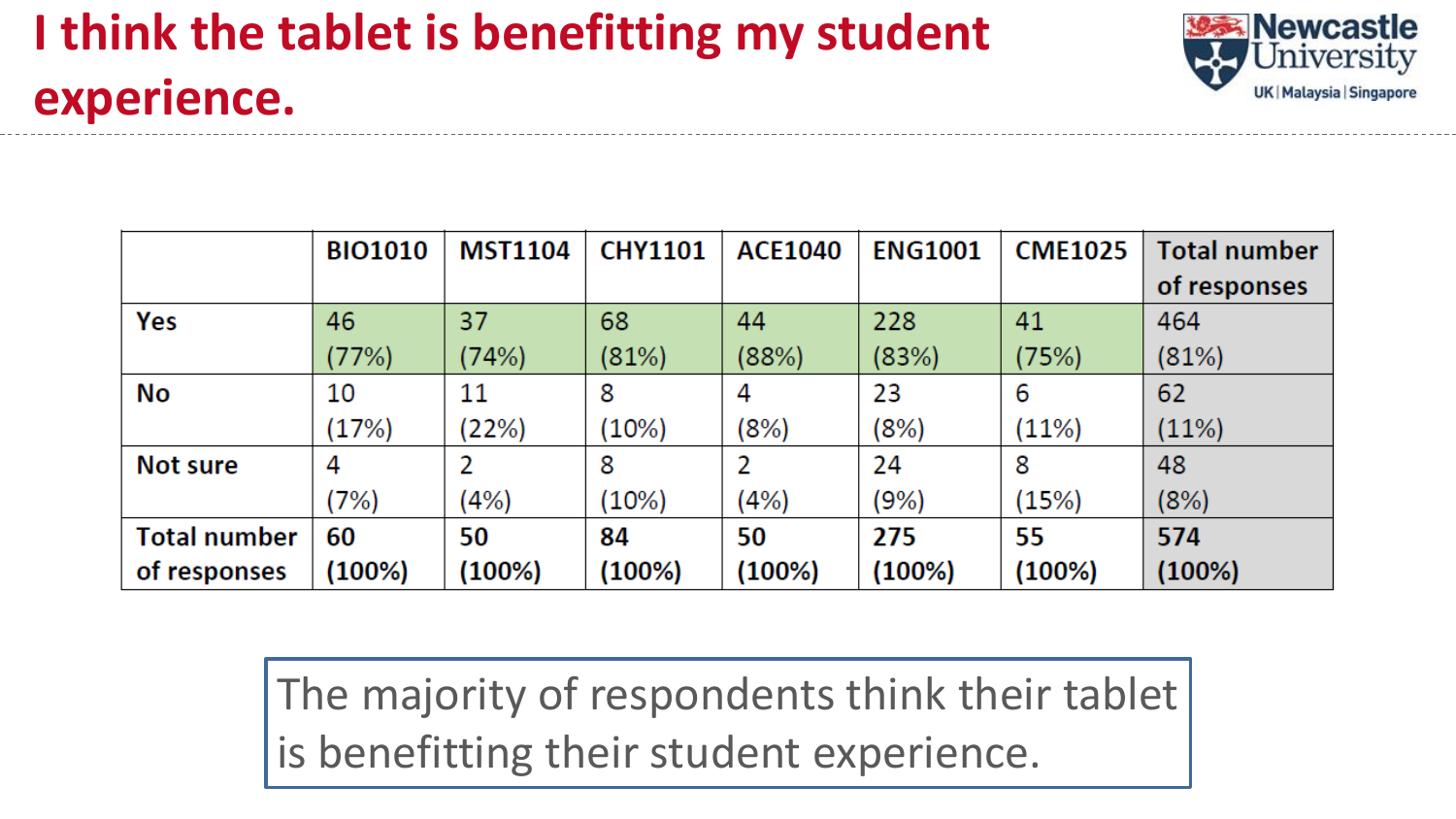# **Regarding tablets, what else would you like extra help on?**



- Note-taking; best way to **view slides and make notes simultaneously.**
- **How to download slides and save notes/best way to organise files.**
- **Printing from a tablet.**
- **Useful apps.**
- **Accessing ReCap.**
- **General advice on best use.**
- **Making sure everything we are asked do works on the tablets.**
- **Accessing on-line textbooks.**
- **Best suppliers for accessories e.g. stylus nibs, screen protectors, external keyboards, cases.**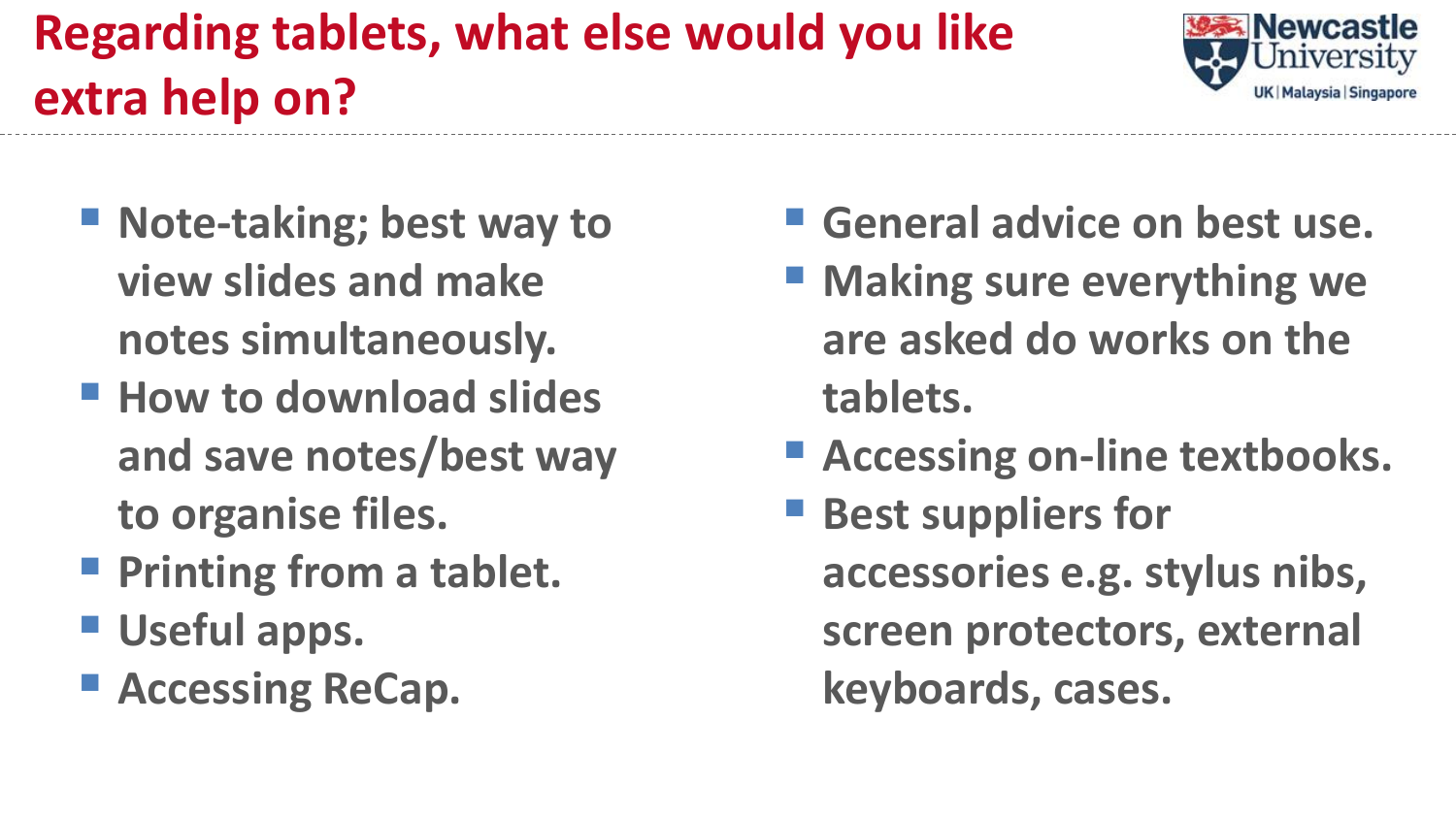# **Key messages**



- **The tablets are benefitting students.**
- **However, whilst some students have integrated the tablets into their learning, a large number are still struggling with more fundamental tasks.**
- **Want to introduce digitally-authentic learning experiences.**
- WiFi stability continues to **be an area of concern.**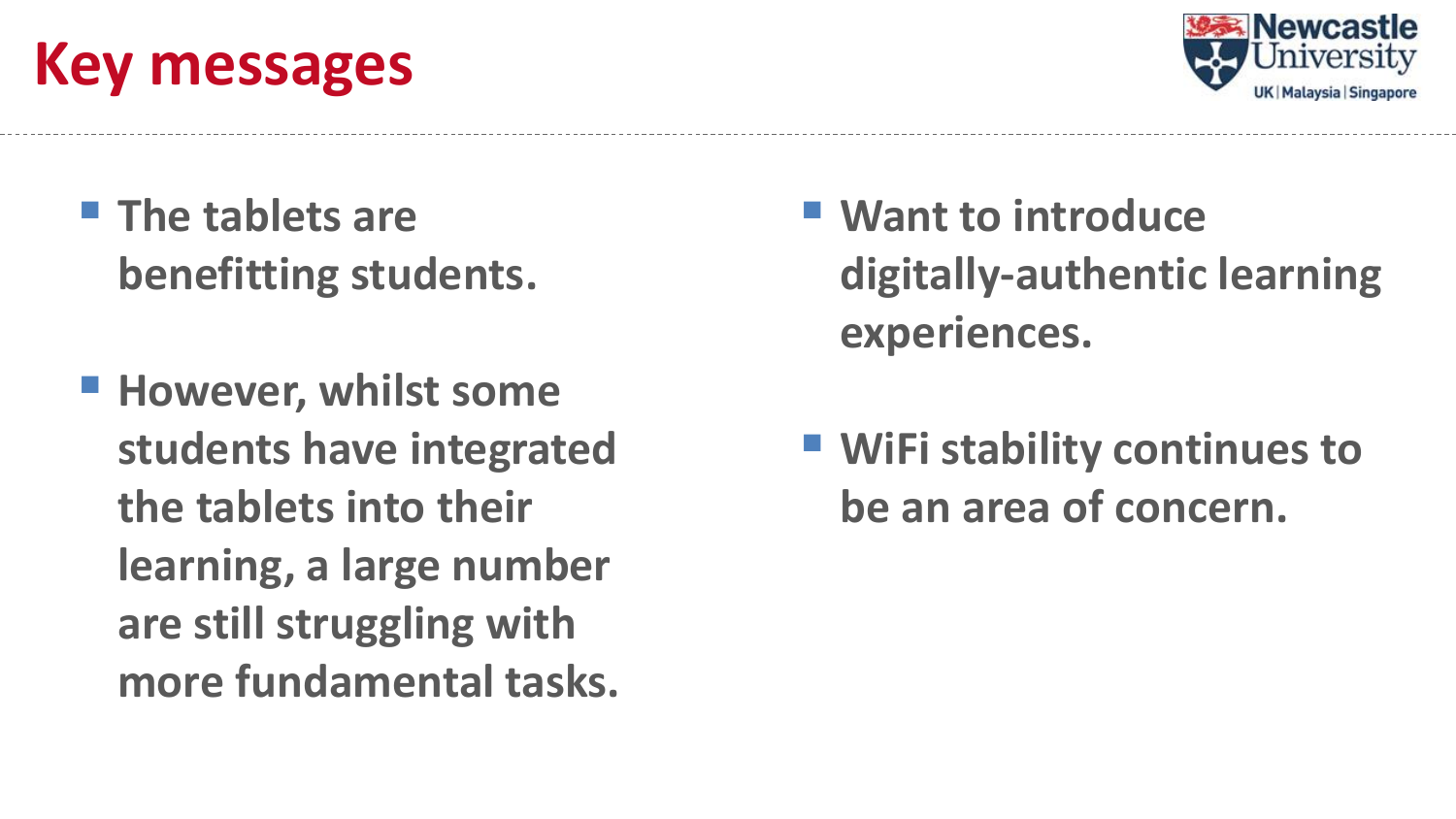# **Next steps**



- **Working on extra help for current students and feeding key points into induction for 2019-20.**
- **Need to make sure staff know how to provide resources that are tabletfriendly. Training will be provided over summer.**
- Two students interns working to review apps useful in teaching e.g. note-taking. Produced guides on tablet use. Please visit their poster.
- Visit planned to Teesside University to find out more about their Future Facing Learning Project.
- Faculty Education Development Fund: Tablet Advisors.